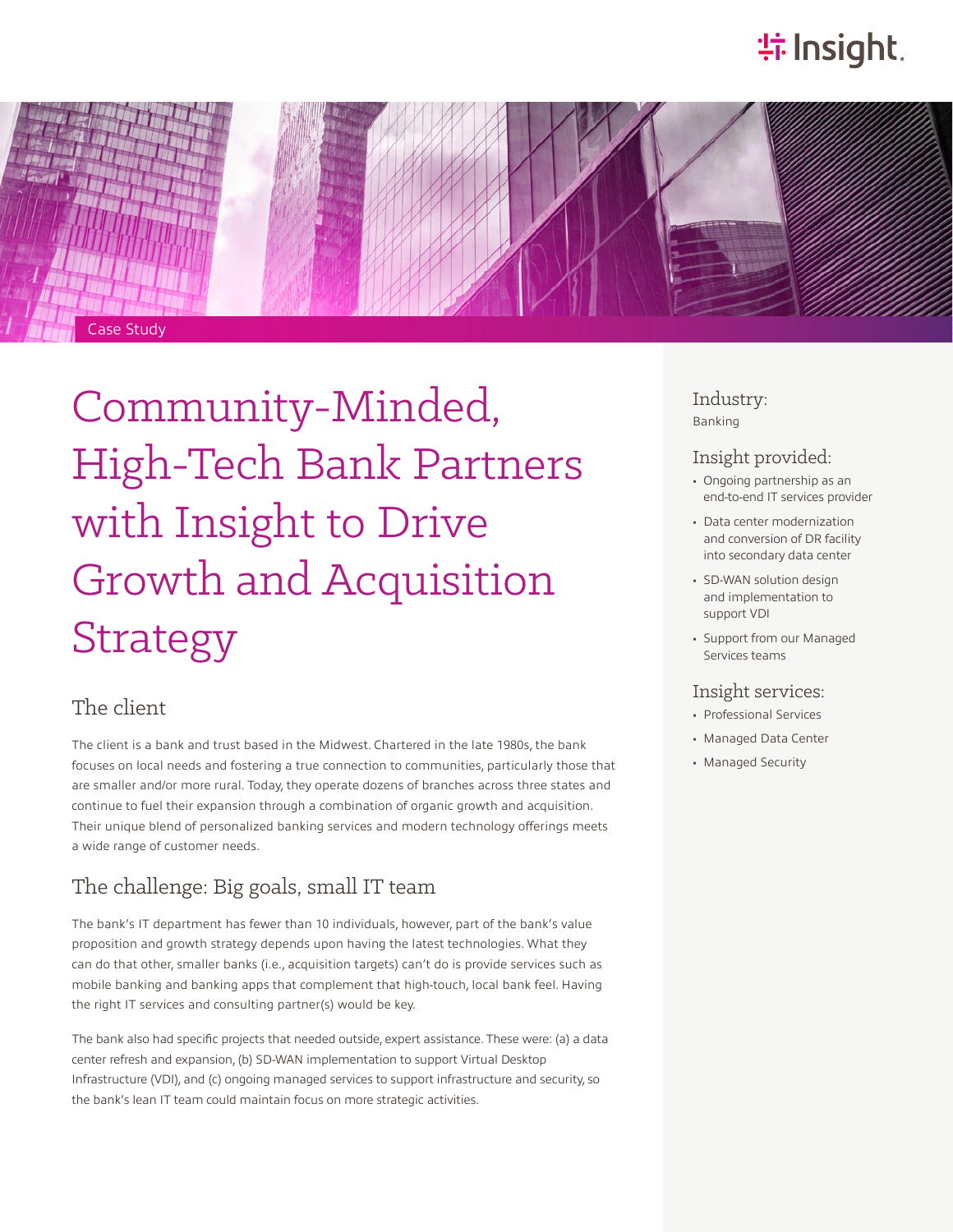### The solution: Committed partnership with Insight

For several years, the bank worked with Insight, prior to it becoming part of Insight. As Insight continued to build out more services and offerings, the bank's partnership with us has grown as well, alongside their own strategic business growth.

As the bank's Executive Vice President (EVP) of IT says, "We have our traditional customers and we have our bleeding edge customers that want modern technology offerings. So, we try to position ourselves so that we have the infrastructure needed to provide the services that they're wanting, whether it be a mobile app for remote deposits or person-to-person payment capabilities." The bank's partnership with Insight has been critical in helping bring such in-demand solutions to its customers.

Most recently, the projects we've helped them plan and execute include the following.



#### Data center modernization

To support enhancements to their VDI and network infrastructure, as well as achieve new levels of speed and scale, the bank also wanted to upgrade its spinning disk data management infrastructure.

Insight helped the bank evaluate options and implement NetApp all-flash arrays and expand the number of Cisco UCS blades used to run their VMware environment. We also helped them make their disaster recovery facility into a fully functioning alternate data center, with full replication of the VMware environment and VDI solution to load-balance across both data centers.

Additionally, the bank has recently been brought into Insight's Cloud Solution Provider (CSP) Program to consume Microsoft Azure®. The program enables the bank to leverage a simplified cloud purchasing experience that offers maximum flexibility, visibility, and, ultimately, business value.



#### SD-WAN for VDI

The bank had various aged computers at several branches that required ongoing, complex hardware management and software patching for approximately 500 endpoints. They wanted to simplify and streamline management but needed resilient connections as well.

Our team helped the bank select, design, and implement a solution with Microsoft Windows®, VMware Horizon®, Cisco UCS® and Cisco Meraki, 10ZiG, Zerto, and Veritas NetBackup™. The bank needed a standard, set solution that would work for their existing footprint, yet be ready to accommodate new branches — the bank is in the process of acquiring two new banks and opening up a new location.

This new architecture allows the bank to bring in the switches and VDI clients they need, and rapidly have them up and running without taking months to migrate. Such rapid adoption enables the bank to start taking advantage of synergies and return on investment right away, as new banks are acquired or built. By running their VDI in both their primary and secondary data centers, if connectivity is lost to their HQ, the bank's branches can still continue to operate without downtime.



#### Managed Services

With all the new infrastructure the bank was rolling out, they wanted to be sure their IT environment was safe, secure, and compliant. The bank had signed on to Managed Services with Insight beginning several years ago to provide 24/7 infrastructure monitoring, however it remained a reactive service — a new iteration was due.

Insight's newer Managed Data Center and Managed Security offerings provide the kind of proactive, attentive care that a client like this bank, with a small internal IT department, can appreciate. Unlike with traditional managed security service providers, our Managed Security offering does not require the client's data be collected and housed in our own infrastructure and data centers. Rather, their data remains on-site, preserving its integrity, safety, and privacy in the best way possible. Our security tool sets are commandeered by Insight, but allow the client to have complete, 24/7 visibility into their security environment when and if they desire.

As the bank's EVP of IT affirms, "We continue to see all the good things that Insight's architects and engineers and account executives can provide us. So, we just continue to enhance and improve and add services as we see fit."